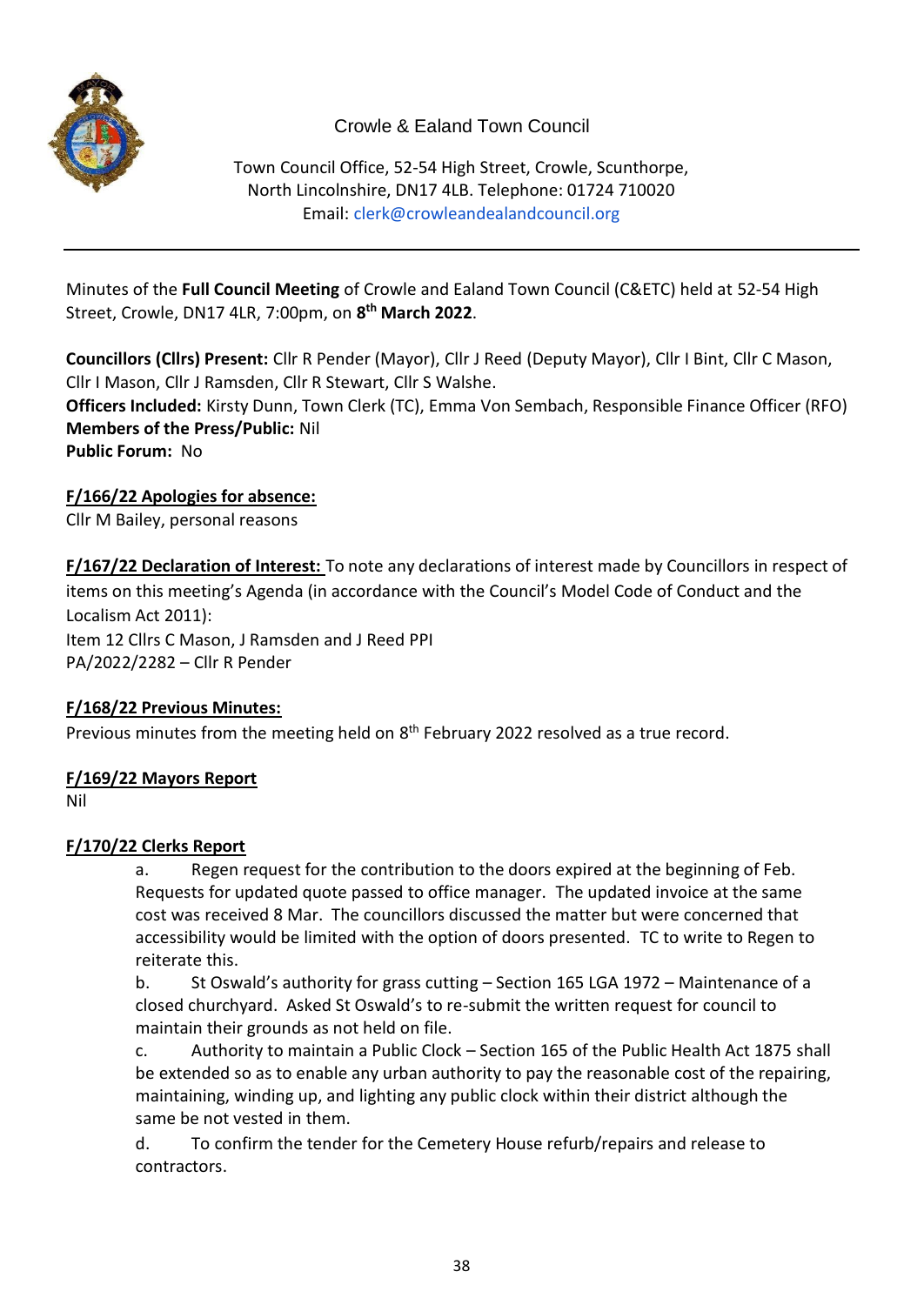## **F/171/22 Ward Report by Cllr Julie Reed**

Sympathies and concerns for Ukraine were expressed. NLC light the square blue & yellow each evening and are flying the Ukrainian Flag to show support. NLC are collecting donations at Leisure Centres and forwarding to MacArthur Agriculture for onward shipment to Poland for refugees. The overwhelming response has driven priority for essential supplies of medical, hygiene, baby supplies etc. NL are offering resettlement as a controlled measure, based on the national fair share scheme for refugees and will respond to any spontaneous arrival refugees landing via the docks as needed.

Annual budget meeting – increase general precept by 0.89% Council tax and there is a 2% Social Care precept making the Council element 2.89% addition. This gives a healthy investment plan for various projects, including building a New Post 16 specialist college for those with complex conditions and which will focus on readiness for life and employment.

It will also upgrade the dated vehicle fleet, bringing more in line with green future plan which transfers to electric and more sustainable transport. Highways budgets including Godnow Rd project funding of £1.6m to be carried forward with a start date expectation of end June. There are a number of schools across the county including our area that will benefit from additional capital works to upgrade facilities. NLC continue to support concessionary fare subsidy before 0930am and on Saturdays as well as the national scheme.

£150 is being deducted from all council tax bills up to band D to aid the increasing fuel prices. This will be made in the form of a pay back in May

### **F/172/22 Feedback from External Groups**

Nil

## **F/173/22 Action Plan Update**

Item 4 – Chapel Restoration. Emailed this week for an update.

Item 6 – Youth Council. Schools will be briefed in May on the elections.

Item 7 – Ealand Park Refurb works are confirmed. Now pending start date.

Item 9 – Queens Platinum Jubilee grant application submitted and Crowle crafters to be reimbursed the £32 fee for the QPJ emblem their have knitted for the event.

#### **F/174/22 Finance Reports & Updates**

Received and resolved the following:

- a. To receive and resolve the financial report
- b. To receive and resolve budgets Vs actuals Monthly/Running total/Annual
- c. To receive and resolve the bank reconciliation
- d. To receive and resolve the accounts for payments
- e. To approve the grant application for £300 for Crowle Crafters.

#### **F/175/22 Manor Park Entrance Boundary**

To discuss and resolve the boundary line on left-hand side of Manor Park entrance. The boundary minuted at a previous meeting was in relation to the rear boundary not the side boundary which was altered without input from this council by the previous resident. The TC is to write to the resident to inform them that they are welcome to reinstate their fence line to the original location at any time.

#### **F/176/22 Cemetery Management**

The RFO is to write to all funeral directors to set down our standards for grave digging and confirm council expectations. Any amendments/additions to council policies is to be brought to a meeting for review and resolution as necessary.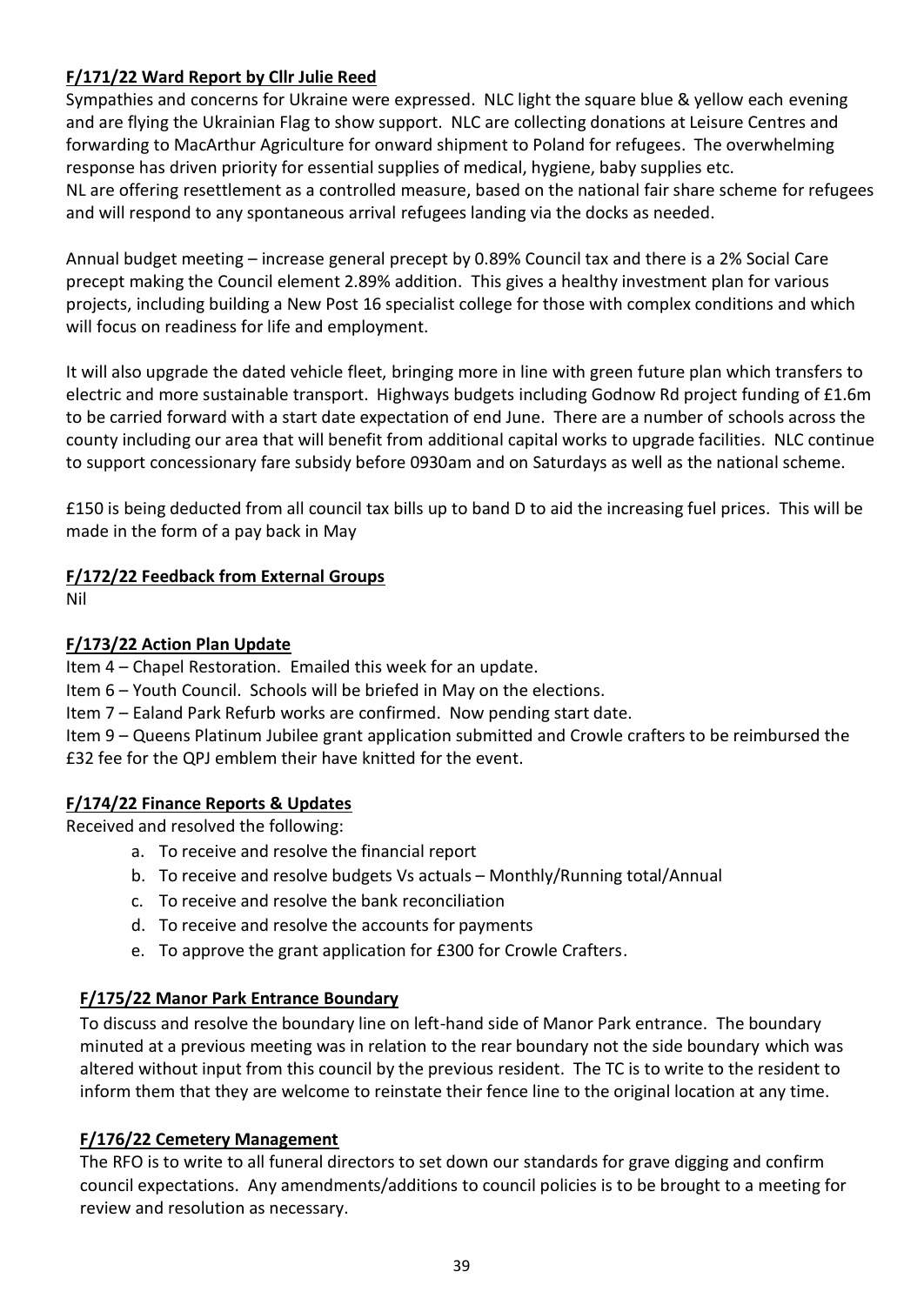# **F/177/22 Crowle Community Hall**

The council resolved to:

- a. Give permission to be removed from the Committee of Management
- b. Give permission to the Charity Commission to carry out these changes

# **F/178/22 Planning Applications**

| PA/2022/357  | Planning permission to erect a single storey extension to the rear of the dwelling, 49                                                                                           |
|--------------|----------------------------------------------------------------------------------------------------------------------------------------------------------------------------------|
|              | Highfields, Crowle, DN17 4NP                                                                                                                                                     |
|              | http://www.planning.northlincs.gov.uk/plan?ref=PA/2022/357                                                                                                                       |
|              | Ensuring the implementation of adequate sewage and drainage, this council has no                                                                                                 |
|              | further observations for this application.                                                                                                                                       |
| PA/2022/92   | Planning permission to erect 20 dwellings, Garages, Maple Avenue, Crowle                                                                                                         |
|              | http://www.planning.northlincs.gov.uk/plan?ref=PA/2022/92                                                                                                                        |
|              | Under devolved function (Local Government Act 1972 section 101(a)), this council                                                                                                 |
|              | submitted the following comment for this application:                                                                                                                            |
|              | Crowle & Ealand Town Council wish to make the following comment:                                                                                                                 |
|              | We strongly object to this application on the grounds of:                                                                                                                        |
|              | a. This area has a high level of surface flood water and is a known 'water meadow'. It                                                                                           |
|              | severely floods several times per annum.                                                                                                                                         |
|              | b. We will lose a valuable green space from our community.                                                                                                                       |
|              | c. The submitted plans clearly show a vast amount of overlooking from the proposed                                                                                               |
|              | three-storey builds to the existing bungalows.                                                                                                                                   |
|              | The density of the build is excessive for the area.                                                                                                                              |
| PA/2021/2192 | Planning permission to erect a detached chalet bungalow and garage, 61A Lindsey Drive,                                                                                           |
|              | Crowle, DN17 4NT                                                                                                                                                                 |
|              | http://www.planning.northlincs.gov.uk/plan?ref=PA/2021/2192                                                                                                                      |
|              | Under devolved function (Local Government Act 1972 section 101(a)), this council                                                                                                 |
|              | submitted the following comment for this application: Ensuring the implementation of                                                                                             |
|              | adequate sewage and drainage infrastructure, this council has no further observations on                                                                                         |
|              | this application.                                                                                                                                                                |
| PA/2022/20   | Application to determine if prior approval is required for a proposed change of use from                                                                                         |
|              | commercial (Use Class E) to dwellinghouse (Use Class C), 150-152 High Street, Crowle,                                                                                            |
|              | <b>DN174DR</b>                                                                                                                                                                   |
|              | http://www.planning.northlincs.gov.uk/plan?ref=PA/2022/20                                                                                                                        |
|              | Under devolved function (Local Government Act 1972 section 101(a)), this council                                                                                                 |
|              | submitted the following comment for this application: No observations.                                                                                                           |
| PA/2021/2282 | Planning permission to erect a holiday lodge, Marshgate Farm, Marsh Road, Crowle,                                                                                                |
|              | <b>DN17 4EU</b>                                                                                                                                                                  |
|              | http://www.planning.northlincs.gov.uk/plan?ref=PA/2021/2282                                                                                                                      |
|              | Under devolved function (Local Government Act 1972 section 101(a)), this council                                                                                                 |
|              | submitted the following comment for this application: Ensuring the implementation of<br>adequate sewage and drainage infrastructure, this council has no further observations on |
|              | this application.                                                                                                                                                                |
|              | 1 councillor abstained from voting on this application and declared and interest.                                                                                                |
| PA/2021/2140 | Planning permission to a two storey side extension to provide two additional bedrooms                                                                                            |
|              | at first floor level and a garage and living accommodation at ground floor level and a                                                                                           |
|              | single storey rear extension (includes the demolition of existing single storey attached                                                                                         |
|              | garage) at 3 St James Close, Crowle, DN17 4TD                                                                                                                                    |
|              | http://www.planning.northlincs.gov.uk/plan?ref=PA/2021/2140                                                                                                                      |
|              | <b>Application GRANTED</b>                                                                                                                                                       |
| PA/2021/2123 |                                                                                                                                                                                  |
|              |                                                                                                                                                                                  |
|              | Planning permission to erect a single storey rear extension at 262 Wharf Road, Ealand,<br><b>DN17 4JN</b>                                                                        |